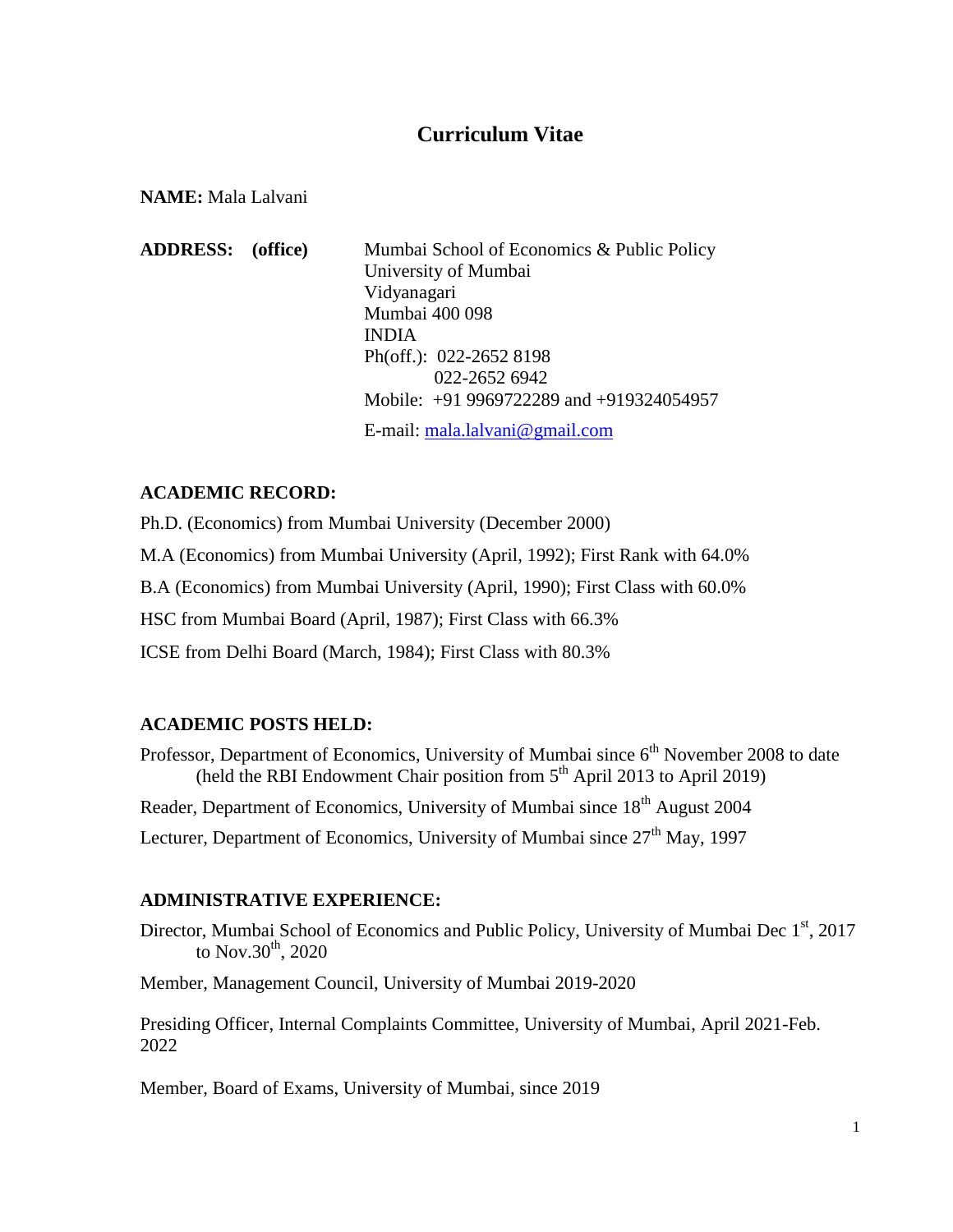Member, IQAC, Univ. of Mumbai since 2019

Member, Board of Trustees of India Development Foundation, since August 2017 Member, Governing Body, Tata Institute of Social Science from August 2021 (Vice Chancellor"s nominee) Member, Governing Council, National Institute of Public Finance and Policy, since 2020 Member, Academic Council, Ramnarain Ruia College (Vice Chancellor's nominee), since 2021 Member, Academic Council, Mulund College of Commerce (Vice Chancellor"s nominee), since 2021 Member, Board of Studies of Jai Hind College; (Vice Chancellor"s nominee), 2019-2021 Member, Board of Studies of SIES College (Vice Chancellor"s nominee), 2019-2021

Member, Board of Studies of R. A. Poddar College (Vice Chancellor's nominee), since 2020

# **MEMBERSHIPS:**

Member, Editorial Board of "*Public Budgeting and Finance*" since Jan 1st 2015

Member, Task Force of the  $2<sup>nd</sup>$  Centre-State Commission (headed by Justice Punchi) during 2008-2009 (report submitted in 2009).

# **FELLOWSHIPS & AWARDS**

Awarded the Asha L. Datar Gold Medal for obtaining  $1<sup>st</sup>$  Rank in M.A. (Eco), Department of Economics.

Awarded the Trimbak Telang Gold Medal for obtaining  $1<sup>st</sup>$  Rank in M.A. (Eco), Department of Economics.

Received the Senior and Junior Research Fellowship from the UGC for pursuing Ph.D. on passing the NET Examination.

Awarded the South Asia Regional Fellowship of the Social Science Research Council from May  $1^{st}$  to August 31<sup>st</sup> 2006. During the 4 month period completed the study on *Sugar Cooperatives: A Political Economy Perspective*

# **LIST OF PUBLICATIONS**

**Articles in Journals:**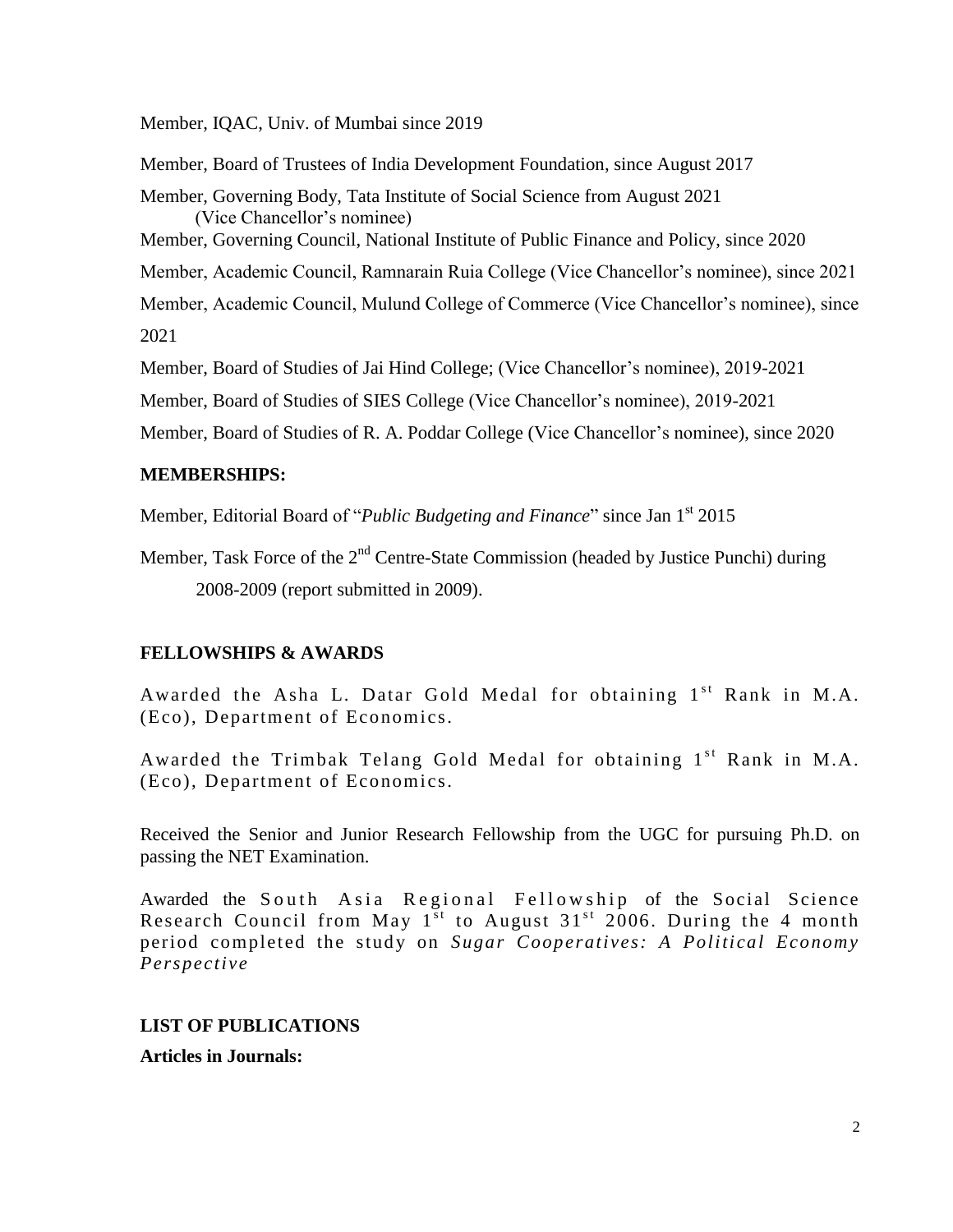- 1. Fiscal Policy at the Sub-National Level: A Study of Indian States (under review), jointly with Ajit Karnik
- 2. [Critical Importance of Cooperative Federalism,](https://www.epw.in/journal/2022/11/perspectives/critical-importance-cooperative-federalism.html) *Economic and Political Weekly*, Vol 57(11), 2022 (With Abhay Pethe)
- 3. Macroeconomic Challenges and the Social Sector: Budget 2022-23, *Economic and Political Weekly*, Vol 57(13), 2022 (With Ajit Karnik)
- 4. Any Lessons Learnt from the Pandemic? [Budget 2021–22,](https://www.epw.in/journal/2021/14/commentary/budget-2021%E2%80%9322.html) *Economic and Political Weekly*, Vol 56(14), 2021 (With Ajit Karnik)
- 5. Determinants of Electoral Outcomes: An Analysis of General Elections in India, *Economic and Political Weekly (Special Article)*, March 30, 2019 vol. 54(13) (jointly with Ajit Karnik and Manali Pathak)
- 6. Poverty, Growth, Inequality: Some General and India-specific Considerations, *Indian* Growth *and Development Review*, 2018, vol. 11, issue 2 (November), 136- 151 (jointly with S. Subramanian)
- 7. State Finances after Fiscal Responsibility Legislation: Genuine Improvement or Illusion? *India Review, Oct. 2018, vol 17(4),* (jointly with Ajit Karnik)
- 8. Budget 2018-19: Incongruence between Announcements and Allocations, *Economic and Political Weekly*, [Vol. 53, Issue No. 9, 03 March](http://www.epw.in/journal/2018/9) 2018 (jointly with Ajit Karnik).
- 9. Minimum Support Prices in India: An Economic and Political Assessment, *Journal of Indian School of Political Economy, vol. XXIX, No. 3 & 4 July-Dec. 2017 pp. 425-463* (jointly with Swaha Shome)
- 10. India's Burgeoning Food Subsidies: How Much Can We Blame the Food Corporation of India? *Economia Internazionale / International Economics*, August 2017, Volume 70(3), 353-390 (jointly with Swaha Shome) <http://www.iei1946.it/en/rivista-articolo.php?id=75>
- 11. Fiscal Performance in the wake of Fiscal Responsibility Legislation: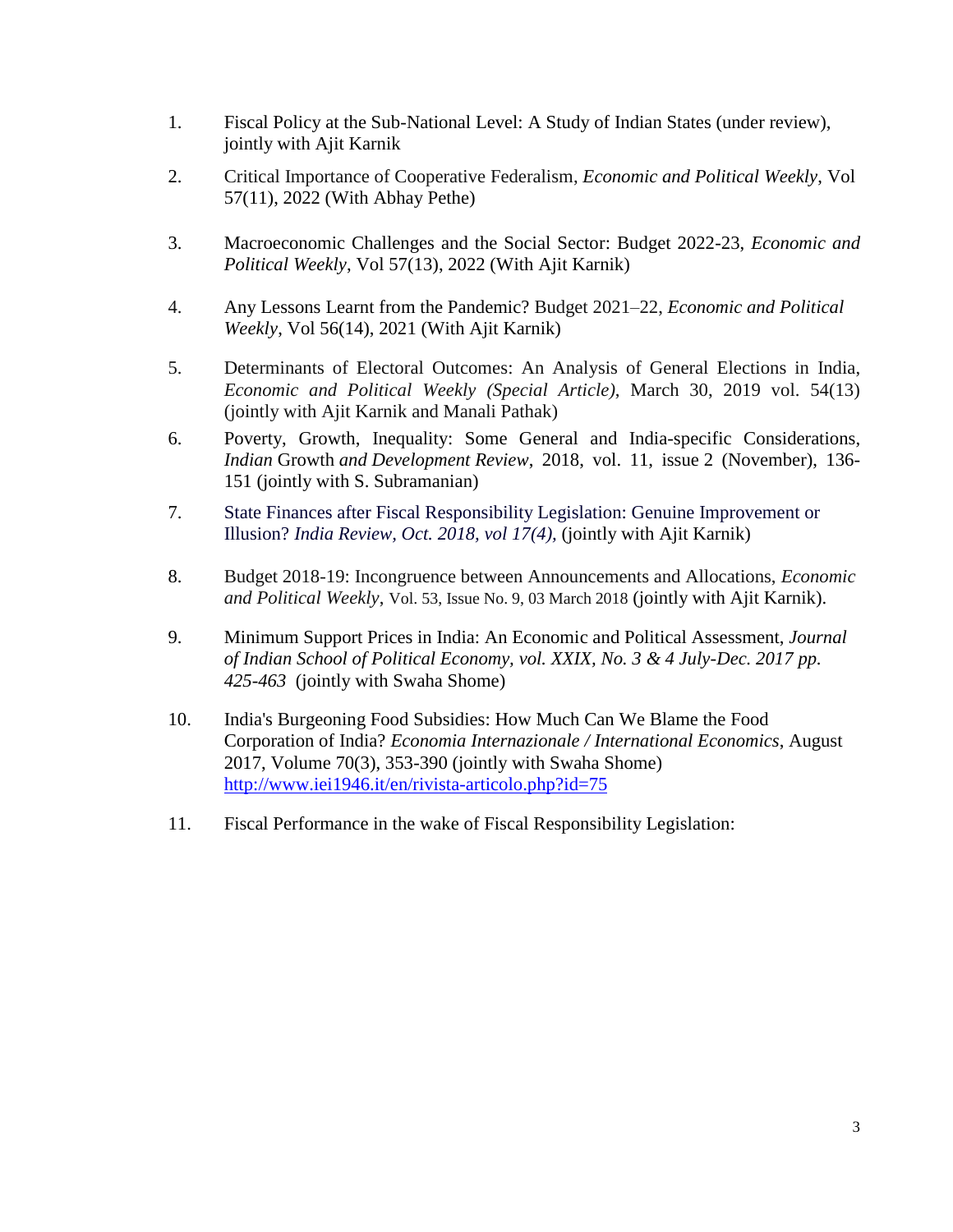A Study of Maharashtra"s Public Finance, *Journal of Indian School of Political Economy* vol. XXVIII no. 1-2, (jointly with Ajit Karnik), Jan to June, 2016.

- 12. Budget 2016-17: Lacking in Substance, *Economic and Political Weekly*, April 16, 2016 (jointly with Ajit Karnik)
- 13. Budget 2015-16: Long on Announcements, Short on Intent, *Economic and Political Weekly*, March 21, 2015 (jointly with Ajit Karnik)
- 14. Growth, Welfare and Fiscal Discipline: The Problem of Incompatible Objectives in Budget 2013-14, *Economic and Political Weekly*, Vol XLVIII No. 13, March 30, 2013 (jointly with Ajit Karnik)
- 15. Growth Performance of Indian States, *Empirical Economics*, (jointly with Ajit Karnik), vol.42(1), 2012.
- 16. [Budget 2012: Tinkering with Subsidies,](http://www.epw.in/commentary/budget-2012-tinkering-subsidies.html) *Economic and Political Weekly*, Vol XLVII No. 15, April 14, 2012.
- 17. Budget 2011: Veering off the Fiscal Consolidation Roadmap, *Economic and Political Weekly* May 14, 2011
- 18. Public Expenditure Management Reform in India via Intergovernmental Transfers, *Public Budgeting and Finance,* vol 30(3), Fall 2010
- 19. Bharat Nirman: A Stock Taking Exercise*, Economic and Political Weekly*, April 24, 2010 (Re-printed in SBI Monthly Review, July 2010).
- 20. Heterogeneity in Growth Processes: Estimating Growth Regressions using Panel Data, *International Economic Journal* vol. 23(4) pp.561-590 (jointly with Ajit Karnik), 2009.
- *21.* Regional Variations and Impact of Delimitation in Maharashtra, *Economic and Political Weekly,* VOL 44 No. 40 October 03, 2009.
- 22. Persistence of Fiscal Irresponsibility: Looking Deeper into the Provisions of FRBM Act, *Economic and Political Weekly*, Special Article – Sept. 12, 2009.
- 23. Sugar Co-operatives in Maharashtra: A Political Economy Perspective, Nov. 2008 *Journal of Development Studies*.
- 24. The Flypaper Effect Incorporating Spatial Interdependence, *Review of Urban and Regional Development Studies*, vol. 20 (2), July 2008 (jointly with Ajit Karnik).
- 25. Budget 2008-09: [Demonstrating a "New Political Budget Cycle",](http://www.epw.org.in/epw/user/curResult.jsp##) *Economic and Political Weekly*, April 18, 2008.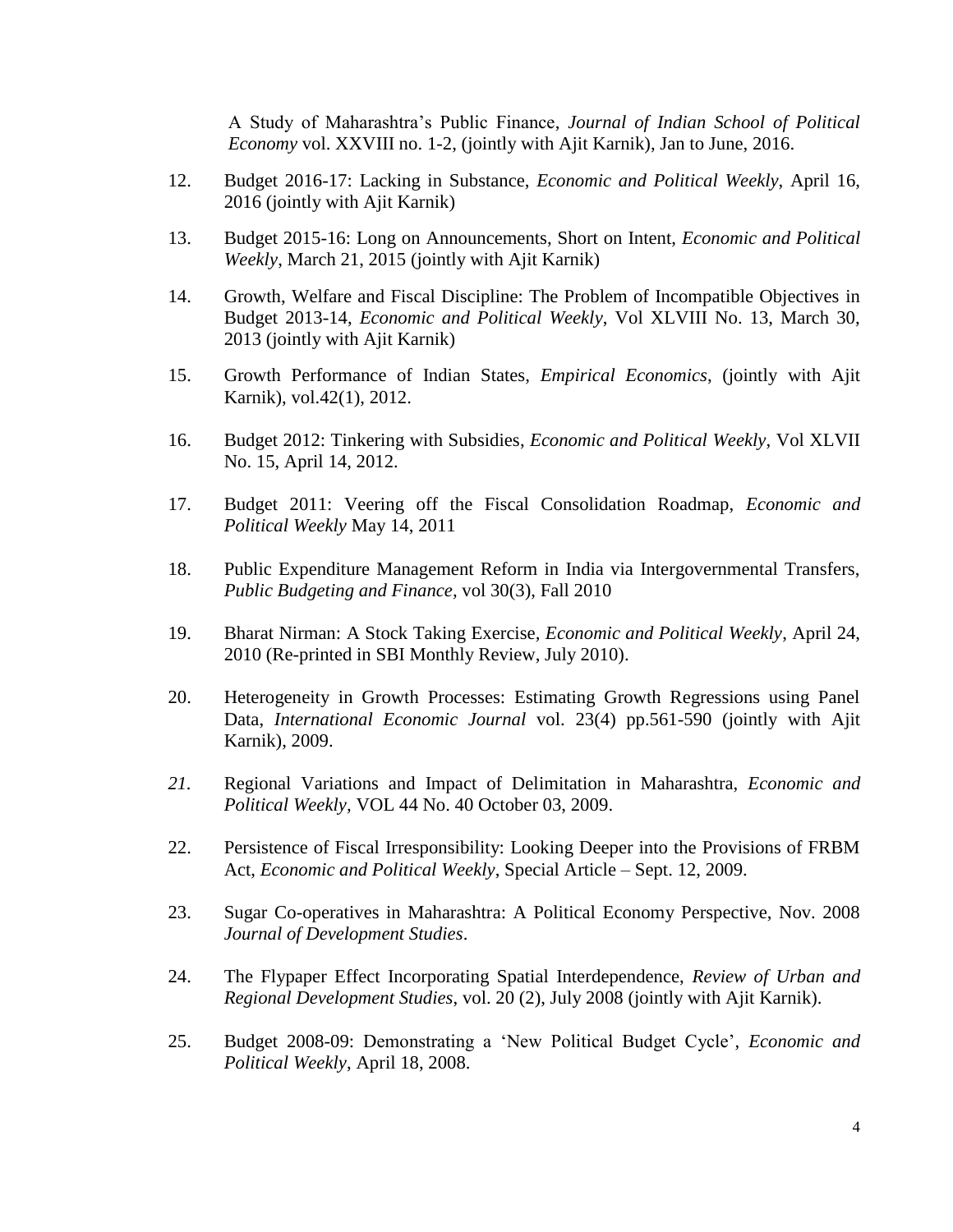- 26. Education, Agriculture & Subsidies in Budget 2007-08: Long on Words Alone! *Economic and Political Weekly*, vol. 42(14) April 07, 2007.
- 27. NDA and UPA Budgets Continuity or Change? *Economic and Political Weekly*, April 8, 2006.
- 28. Towards Economic Empowerment of ULBs in Maharashtra, *Economic and Political Weekly*, 7 Feb. 18-24, 2006 (jointly with Abhay Pethe).
- 29. Fiscal Situation in Maharashtra: An Assessment, A Critique and Some Policy Suggestions (jointly with Abhay Pethe) *Journal of Indian School of Political Economy*, vol. 17(3), July-Sept. 2005.
- 30. Comparative Study of Municipal Finances in Maharashtra: Patterns, Problems and Prospects (2005), *Urban India*, Vol. XXV, no. 1, (jointly with Abhay Pethe).
- 31. Urban Local Governments and the Flypaper Effect: Evidence from Maharashtra, India, *Publius: the Journal of federalism*, 2005, vol. 35(2) (jointly with Ajit Karnik).
- 32. Coalition Governments: Fiscal Implications for the Indian Economy, *American Review of Political Economy*, Vol. 3 no. 1, 2005.
- 33. Budget 2005-06: Promises to Keep and Miles To Go? *Economic and Political Weekly*, April 23, 2005.
- 34. Budget 2004-05: Letting Numbers Speak, *Economic and Political Weekly,*  September 11, 2004.
- 35. A Fair Plan Approach For Devolution Under The Twelfth Central Finance Commission: Some Suggestions, *ORF Papers*, 2004 (jointly with Abhay Pethe).
- 36. Sounding The Alarm: Impact of Political Instability on Growth and Fiscal Health of the Indian Economy, *Economics of Governance*, vol 4, no.2, p.103, 2003.
- 37. Can Decentralization Limit Government Growth ? A Test of the Leviathan Hypothesis for the Indian Federation, *Publius: The Journal of Federalism*, vol. 32, no. 3, summer, 2002.
- 38. Flypaper Effect: Evidence From India, *Public Budgeting and Finance*, vol. 22 no.3, 2002.
- 39. Measuring Government Size: A Statistical Profile of Government Expenditure, *Review of Development and Change*, vol. 5, June – Dec. 2000.
- 40. Learning to Pay for your Lunch: Reflections on the Union Budget that Almost Wasn"t (With Prof. Abhay Pethe), *Economic and Political Weekly*, June 12,1999
- 41. Elections And Macropolicy Signals: An Examination Of The Political Budget Cycle Hypothesis*, Economic and Political Weekly*, Sept. 11, 1999.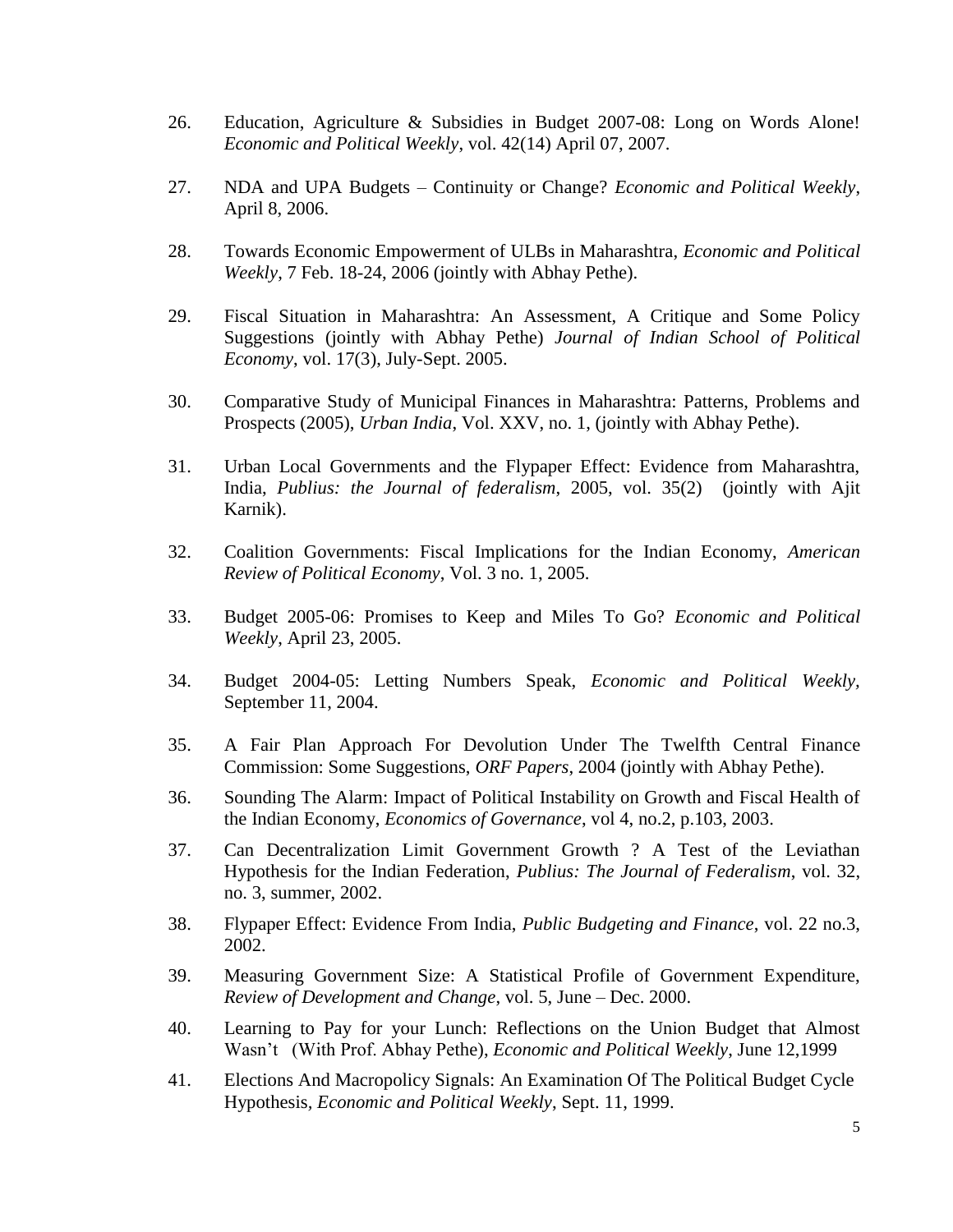- 42. How New Is The "New Political Economy"? An Overview Of Public Choice Literature*, Journal of Interdisciplinary Economics*, vol. 10 no. 4, 1999.
- 43. An Investigation into the Econometric Features of Key Fiscal Variables: An Exercise in Fiscal Marksmanship, *Journal of Indian School of Political Economy*, vol.9(1), 1997, pp. 94-118 (with Prof. Abhay Pethe ).
- 44. Interest Groups, Subsidies and Public Goods: The Farm Lobby in Indian Agriculture, *Economic and Political Weekly*, March 30, 1996, pp.818-820 (with Prof. Ajit Karnik).
- 45. Rethinking Political Budget Cycles in the Indian Context: An Application of the Time Varying Parameter Model, *Journal of University of Mumbai (Arts number),* 1997.
- 46. Some Anomalies in Indian Data Sets: Tackling Inconsistencies *Economic and Political Weekly*, June 7, 1997, pp.1345-1349.
- 47. Non-Parametric Approach to Studying Wagner"s Law for the Indian Economy, *Journal of Indian School of Political Economy*, April-June, vol. 7(2), 1995.

#### **Research Projects**

- 1. Towards a Costed State Plan (jointly with Abhay Pethe and Manisha Karne) study commissioned by UNICEF, India
- 2. Evaluating the Finances of Maharashtra, study commissioned by 14th Finance Commission, 2014
- 3. Regional Imbalance in Maharashtra: Lessons from the Past **(**study commissioned by Kelkar Committee on Regional Imbalances in Maharashtra), 2012
- 4. Mid-Term Appraisal of Maharashtra for  $11<sup>th</sup>$  Five Year Plan, Govt, of Maharashtra (jointly with Abhay Pethe), 2011
- 5. Mid-Term Appraisal of Dadra and Nagar Haveli for  $11<sup>th</sup>$  Five Year Plan, Govt, of Dadra and Nagar Haveli (jointly with Abhay Pethe), 2011
- 6. *Introducing Expenditure Quality in Intergovernmental Transfers: A Triple-E Framework*, DRG Special Study no. 30, RBI, 2009
- 7. *The State of Maharashtra: A Poltical, Social and Economic Overview*, Study Commissioned by the Institute of South Asian Studies, Singapore, 2008
- 8. *Financial Powers and Fiscal Devolution to Panchayati Raj Institutions*, Ministry of Panchayati Raj (jointly with Abhay Pethe), 2008.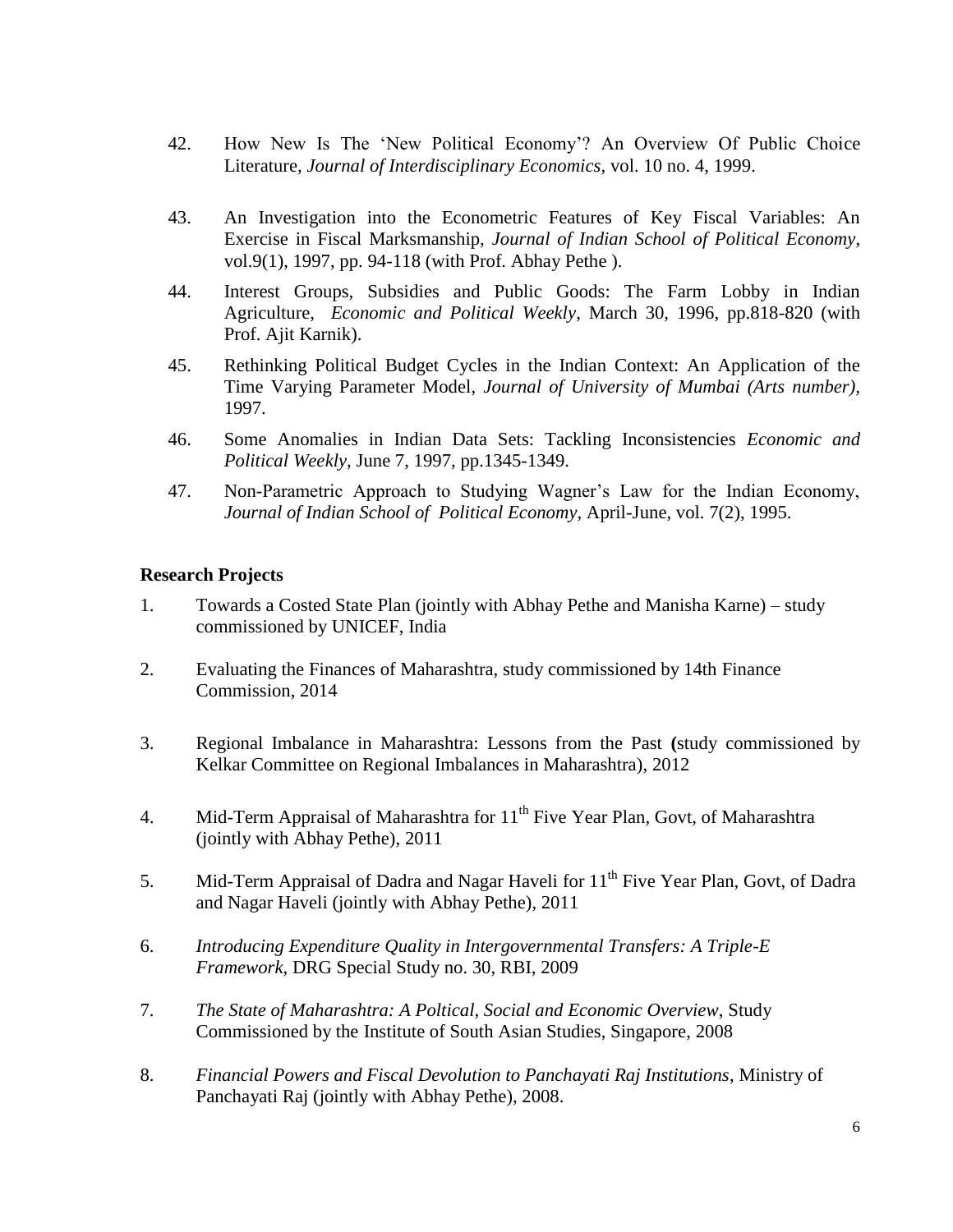- 9. *A Report on Local Government Finances: MMR Region* MTSU-World Bank, 2007 (Jointly with Abhay Pethe)
- 10. *Fiscal Situation in Maharashtra: An Assessment, A Critique and Some Policy Suggestions*, Study Commissioned by NIPFP-World Bank, 2004 (jointly with Abhay Pethe).
- 11. *On Developing Macro-Diagnostics for Evaluating the Fiscal Health of the Indian States: The Case Of Madhya Pradesh*, study done for Observer Research Foundation (ORF), 2003 (with Abhay Pethe).

# **Articles In Books/Reports**

- 1. *Incumbency in Maharashtra assembly elections: Assessing the Impact of Delimitation* in Fixing of Political Boundaries in India: Process, Outcomes and Implication", OUP edited Md. Sanjeer Alam (CSDS) and Prof. K. C Sivaramkrishnan (Centre for Policy Research) (2015) (jointly with Ajit Karnik)
- 2. Maharashtra"s Relative Performance: Economic Growth, Fiscal Health and Social Sector Development, MEDC Digest, 2010
- 3. Maharashtra"s Fiscal Health Focusing on Non-Tax Revenues, *MEDC Digest* vol. XXXVI no. 9, July 29 2007
- 4. Interest Groups, Government Size and Growth in Nachane and Rao (ed.) *Macroeconomic Challenges and Development Issues*, Himalaya Publishing House, Mumbai, 1997 (with Prof. Ajit Karnik)
- 5. Building Coalitions: from Subsidies to Social Sector Spending (with Ajit Karnik) in K. S. Prabhu and R. Sudrashan (eds) *Reforming India's Social Sector: Poverty Nutrition, Health and Gender*, Social Science Press, New Delhi, 2003.

#### **Newspaper Articles**

- 1. *Covid's Economic Toll on Maharashtra*, Business Standard**,** [https://www.business](https://www.business-standard.com/article/opinion/covid-s-economic-toll-on-maharashtra-120052600001_1.html)[standard.com/article/opinion/covid-s-economic-toll-on-maharashtra-](https://www.business-standard.com/article/opinion/covid-s-economic-toll-on-maharashtra-120052600001_1.html)[120052600001\\_1.html](https://www.business-standard.com/article/opinion/covid-s-economic-toll-on-maharashtra-120052600001_1.html)
- 2. *Will Budget Measures help curb Farmer Suicides?* LiveMint April 14, 2016 [http://www.livemint.com/Opinion/xbwthqXhsp2YTpm9W5bufN/Will-budget](http://www.livemint.com/Opinion/xbwthqXhsp2YTpm9W5bufN/Will-budget-measures-help-curb-farmer-suicides.html)[measures-help-curb-farmer-suicides.html](http://www.livemint.com/Opinion/xbwthqXhsp2YTpm9W5bufN/Will-budget-measures-help-curb-farmer-suicides.html)
- 3. *Did Yesterday Change Anything? Impact of Election Outcomes on Economic Growth and Regional Imbalances in Maharashtra*, Indian Express, 14<sup>th</sup> October, 2009.

<http://www.indianexpress.com/news/did-yesterday-change-anything/528848/>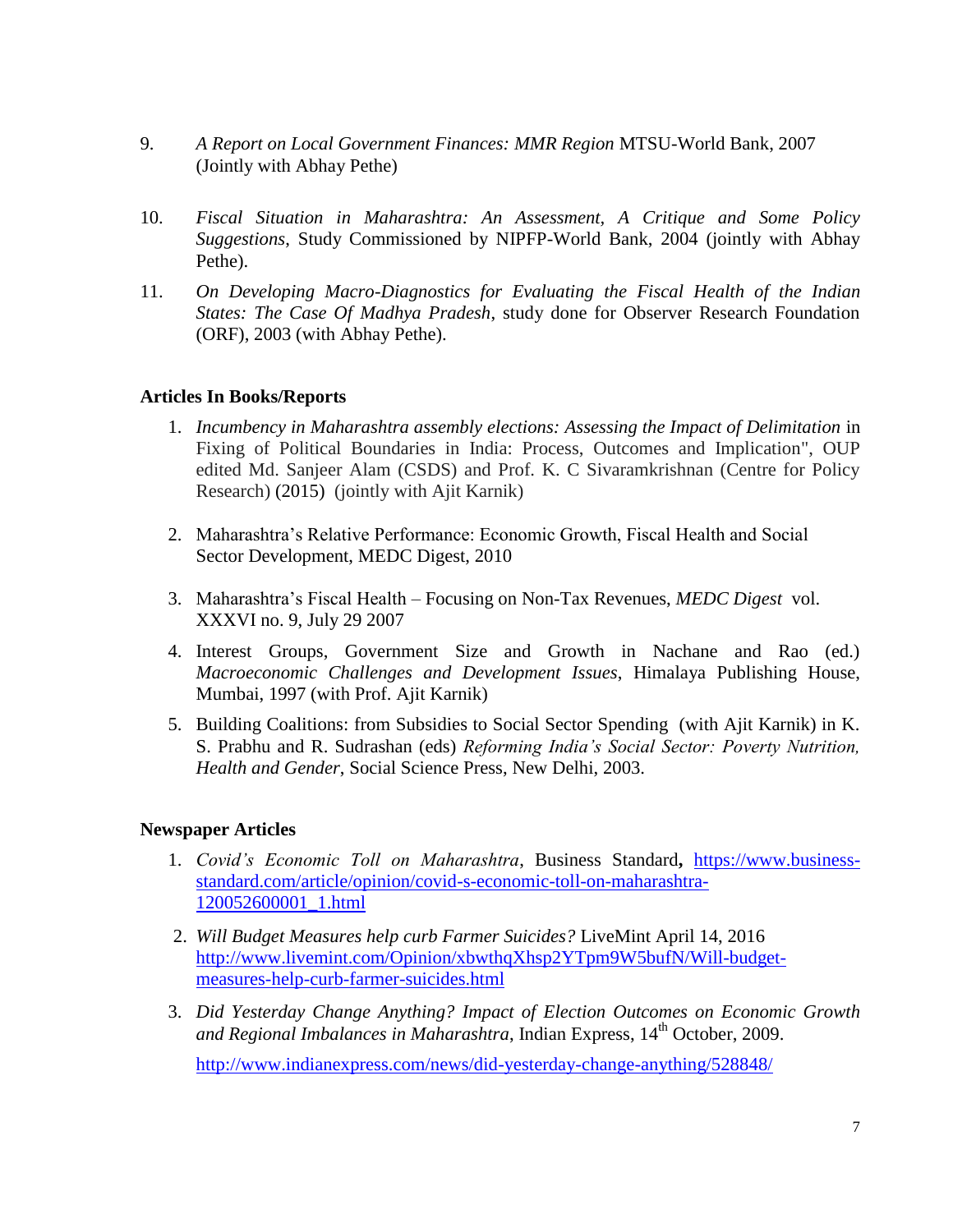- 4. Fertiliser Subsidy: Awaiting Action, *Economic Times*, 8<sup>th</sup> April 2000
- 5. Looking Forward, Looking Back (with Prof. Abhay Pethe), *Financial Express*, 4<sup>th</sup> February 2000

# **Books**

1. *Political Economy of the Growth of Governments: A Public Choice Approach for India*, Himalaya Publishers, 2003 (Publication of Ph.D. thesis: awarded the ICSSR publishing grant)

# **Seminar Papers**

- 1. *Budget 2016-17: A Numbers Game*!, Paper presented at Seminar on Issues Related to Budget 2016-17, Department of Economics, University of Mumbai, April 18, 2016
- 2. *State finances after Fiscal Responsibility Legislation: Genuine Improvement or Illusion?* Paper presented at 3<sup>rd</sup> RBI Chair Professor's Conference, RBI Mumbai, Dec. 2014 and NIPFP, New Delhi, March 2015.
- 3. *Introducing Expenditure Quality in Intergovernmental Transfers: A Triple-E Framework*, paper presented at the CAS Conference on Public Policy in a Federal Setup, Department of Economics and Rajiv Gandhi Centre for Contemporary Studies, 2009.
- 4. *Towards Economic Empowerment of ULBs in Maharashtra*, paper presented at a seminar on Maharashtra"s Finances, Department of Economics and Directorate of Economics and Statistics, Maharashtra, 2004 (with Abhay Pethe).
- 5. *On Developing Macro-Diagnostics For Evaluating The Fiscal Health Of The Indian States: The Case Of Madhya Pradesh*, Paper Presented at a seminar organized by ORF, 2003 (with Abhay Pethe).
- 6. Building Coalitions: Moving From Subsidies for Interest Groups to Social Sector Spending. *Paper Presented at the Symposium on Reforming India's Social Sectors: Strategies and Prospects*, Department of Economics, University of Mumbai, April, 1998 (with Prof. Ajit Karnik)
- 7. Political Economy of Sugar Cooperatives in Maharashtra *Paper Presented at National Seminar,2006 Department of Political Science, University of Mumbai, Vidyanagari*

# **Working Papers**

- 1. Estimating Growth Regressions using Panel Data, UOWD Working Paper Series, WP 56/2007 (jointly with Ajit Karnik)
- 2. Market Preserving Federalism: Where Does the Indian Federation Stand, Department of Economics Working Paper no. UDE(CAS)6(6)/2003
- 3. On Developing Macro-Diagnostics for Evaluating the Fiscal health of the Indian States: The Case of Madhya Pradesh, *Vibhuti Shukla Unit in Urban Economics*, WP No. 4 (jointly with Abhay Pethe).